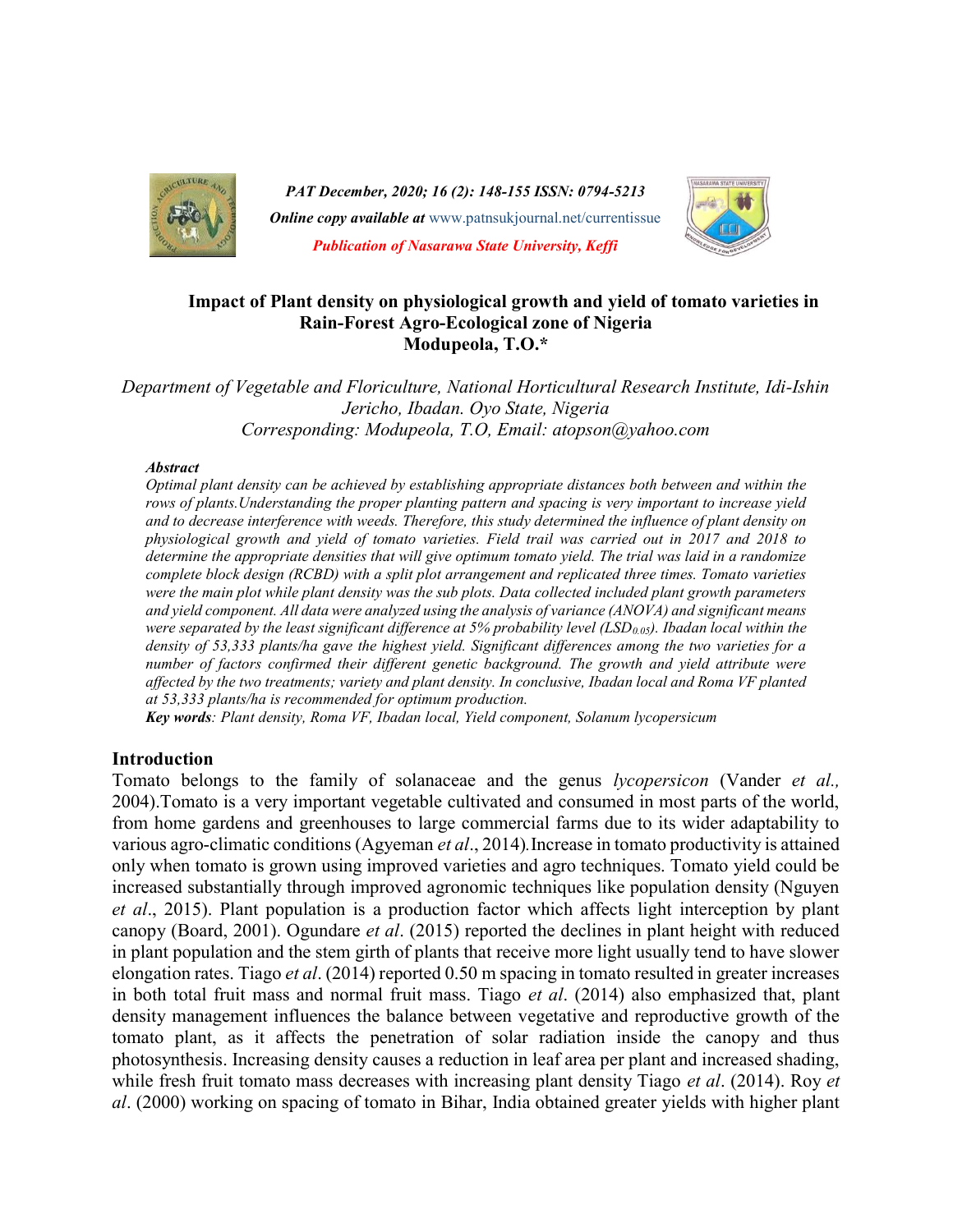population. They further found that decreases in spacing resulted in a reduction of fruit weight and number of fruits/plant, this was related to the report by Murphy *et al.*, 1996 stating that proper planting pattern and spacing is very important to increase yield and to decrease interference with weeds on competition within the corn. Optimal plant density can be achieved by establishing appropriate distances both between and within the rows of plants (Victor et al., 2014; Ozer, 2003). Essentially, plant density plays a crucial role as it determines the yield and yield related properties which in turn translate to economic returns. The aim of this study was to determine the plant density that will give optimum yield for tomato varieties commonly grown in south-western Nigeria.

# Materials and Methods Description of study area:

The field trial was carried out in early raining season of 2017 and 2018 at the vegetable research field of the National Horticultural Research Institute (NIHORT), Ibadan (Latitude 7° 22' N and Longitude 3° 50' Eat an altitude of 234m above sea level), Oyo state in the forest agro-ecological zone of Nigeria. The experimental site had been under continuous cultivation for many years.

# Experimental design:

The plots were laid out in a randomized complete block design (RCBD) in a split-plot arrangement and replicated three times. Tomato varieties were the main plot (Roma VF and Ibadan local) while plant population was the subplot (17,777 plants/ha, 26,666 plants/ha and 53,333 plants/ha). Topsoil for the nursery was handled and sterilized by heating to  $100^{\circ}$ C in a metal drum and was allowed to cool. The sterilized soil was filled into nursery trays after which seeds of tomato were sown. Regular watering and monitoring were carried out in the nursery. The land was ploughed and left for two weeks to allow buried weeds to decay and reploughed followed by harrowing. Tomato seedlings were transplanted at 5 weeks after sowing at different spacing of 75 cm x 75 cm, 75 cm x 50 cm and 75 cm x 25 cm giving rise to 17,777 plants/ha,26,666 plants/ha and 53,333 plants/ha respectively. The plot size was 3 m x 3 m, the alley of 0.5 m within plots and 1.0 m between replicates. Uniform fertilizer rate of 90 kg N ha<sup>-1</sup>, 45 kg P<sub>2</sub>ha<sup>-1</sup> and 45 kg K<sub>2</sub>O ha<sup>1</sup>was applied in two split doses at 5 and 7 WAS (Week after Sowing) as recommend by Oyinlola and Jinadu (2012). Weeds were controlled manually, using traditional hoe at 3, 5 and 7 weeks after transplanting. Cypermethrin was applied at 0.4 L/ha was used to control insect pest at 7WAS and also 1 liter of NIHORT lyptol was mixed with 5litre of water and was applied at 6 and 9WAS to control diseases. The following data were collected from randomly sampled tagged plants per plot; plant height, number of leaves, leaf area, stem girth (cm), fruit diameter, number of fruit/plant, fruit yield (ton/ha), average fruit weight. Growth indices were estimated from the primary growth data. These indices include the leaf area index (LAI), leaf area ratio (LAR), relative growth rate (RGR), crop growth rate (CGR) and unit leaf rate or net assimilation rate (NAR). These were estimated using the classical equations as presented by Hunt (1978).

# Statistical Analysis

All data collected were subjected to the analysis of variance (ANOVA) using Gen-Stat Discovery Edition 4 (2013). Significant means were separated using the least significant difference (LSD) at five percent level of probability ( $p < 0.05$ ).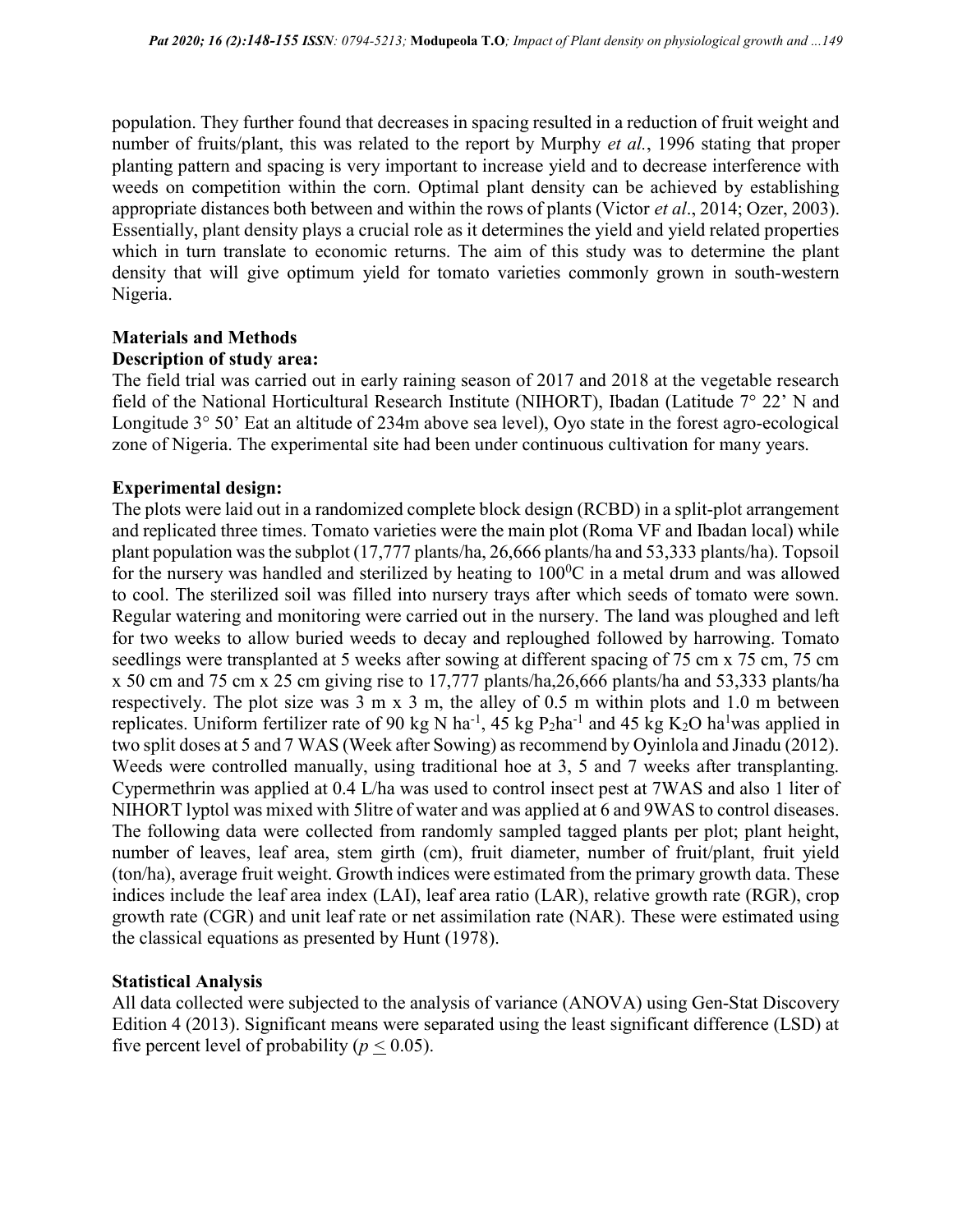#### **Results** Experimental soil

The results of soil analysis showed that the textural class of the soil of the experimental site is sandy loamy. The pH of the experimental soil ranged between 5.90 to 5.30 in 2017 and 2018 as presented in Table 1.The result during the early cropping season showed that there were significant varietal differences in term of plant height of the two tomato varieties used in 2017 and 2018 respectively.

## Main effect on Plant Height

 Roma VF had highest plant height of 35.90 and 33.83cm which was significantly higher than Ibadan local that gave 32.27and 31.16cm as shown in Table2. Plant density had significant influenced on the plant height (Table 2).Plot with 53,333 plants/ha had significantly higher plant height of 37.59 and 36.55cm in 2017 and 2018 respectively (Table 2).

## Main effect on Number of Leaves

The number of leaves of tomato evaluated had no significantly effect on the tomato varieties. Roma VF and Ibadan local had the same value in 2017 while Ibadan local gave significantly higher number of leaf in 2018(Table2). Tomato transplanted at 26,666 plants/ha had significantly higher number of leaves in both years. Plots with 26,666 plants/ha had the highest number of leaf in 2017 and 2018 respectively (Table2).

## Main effect on Leaf area

Leaf area of tomato variety was significantly different among the two varieties (Table2). Roma VF had significantly higher leaf area  $(12.2 \text{cm}^2)$  than Ibadan local in 2017 while planting in the year 2018; Ibadan local gave significantly higher leaf area (17.84cm<sup>2</sup>) than Roma VF. Plant density was significantly affected by the leaf area. Tomato transplanted at 17,777 plants/ha gave significantly higher leaf area of 13.89 $cm<sup>2</sup>$ in 2017 while tomato transplanted at 26,666 plants/ha gave significantly higher leaf area of  $17.73 \text{cm}^2 \text{(Table 2)}.$ 

### Main effect on Stem girth

The result showed no significant varietal difference on the stem girth of the tomato varieties. Roma VF had the highest stem girth of 2.83cm although not significantly different from stem girth obtained from Ibadan local in 2017 while Ibadan local gave significantly higher stem girth of 3.23cm in 2018. Plant density (PD) had no significant effect on stem girth in 2017 while in 2018 was significantly different. The highest stem girth (2.89cm) was obtained from tomato transplanted at 17,777plants/ha in 2017 while significantly higher stem girth of 3.24cm was gotten from 26,666 plants/ha in 2018 (Table 2).

# Interactive effect on plant height

Interaction of varietal x plant density had significant effect on plant height in 2018 although no significantly differ in 2017. Roma VF planted at 53,333 plants/ha gave the tallest plant (39.44 and 38.86cm) in 2017 and 2018 respectively (Table3). Roma VF within the higher plant density that recorded the tallest plant.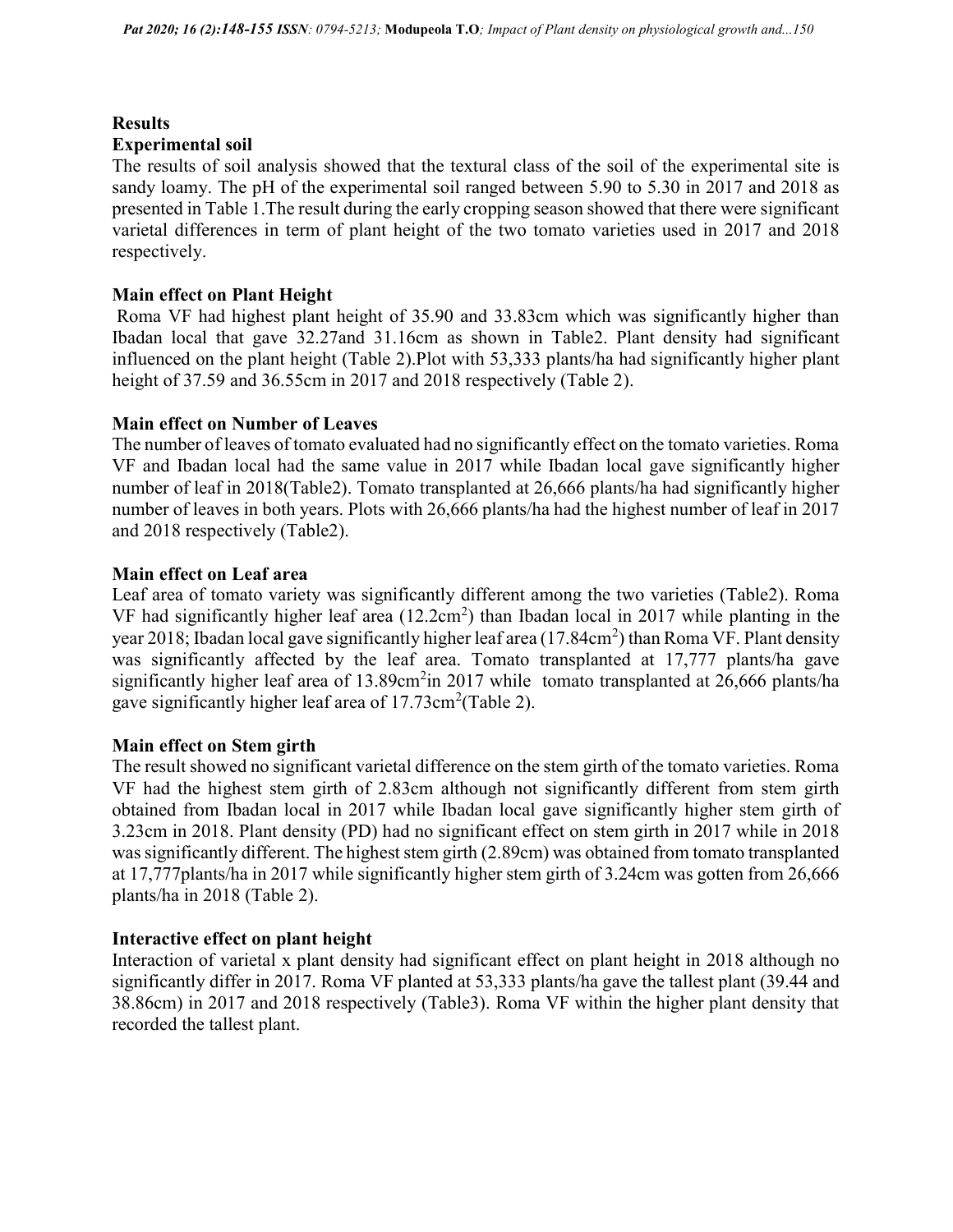### Interactive effect on number of leaves and leaf area

Roma VF transplanted at 26,666 plants/ha gave significantly higher number of leaves (22.36 and 28.98) than other treatment obtained in 2017 and 2018 respectively. In contrary, Roma VF planted at 17,777 plants/ha gave significantly higher leaf area in 2017 while Ibadan local planted at 26,666 plants/ha gave significantly higher leaf area in 2018.

## Interactive effect on stem girth

Ibadan local transplanted at 17,777 plants/ha had significantly higher stem girth of 3.04cm in 2017 while Ibadan local planted at 26,666 plants/ha gave significantly higher stem girth (3.49cm) in 2018(Table3). The significant higher stem girth gotten at 17, 777 plants/ha and 26,666 plants/ha could be probably because of spacing between the plants.

## Main effect on yield component

There was significant varietal effect on the entire yield component except average fruit weight which had no significant effect between the varieties at both years. Ibadan local gave significantly higher yield component although average fruit weight obtained was not significantly different from that of Roma VF in 2017and 2018 respectively. In 2017, number of fruit/plants increases at the population of 26,666 and 53,333 plants/ha although not significantly different among all the plant population observed while significantly higher number of fruit/plants was gotten from 26,666plants/ha in 2018. Average fruit weight increases at the increase in plant population per ha in both years. Tomato transplanted at 53,333 plants/ha gave significantly higher average fruit weight compared to tomato transplanted at 26,666 plants/ha while tomato transplanted at 17,777 plants/ha gave significantly lower average fruit weight in 2017 and 2018 respectively. Similarly, significant higher yield was obtained from tomato transplanted at 53,333 plants/ha while tomato transplanted at the population of 17,777 plants/ha gave significantly lower yield (Table 4). The significant increase in fruit weight and fruit yield at 53,333 plants/ha could be associated with highest number of plant which produced more fruit in 2017 and 2018 respectively.

# Interactive effect on yield component

There were significant differences observed among the interaction of varieties x plant density in the entire yield component (Table5). The significant higher number of fruit/plant was obtained from Ibadan local within the plant density of 26,666 plants/ha in both years while average fruit weight and fruit yield was significantly higher when Ibadan local was transplanted at 53,333 plants/ha in 2017 and 2018 respectively (Table5).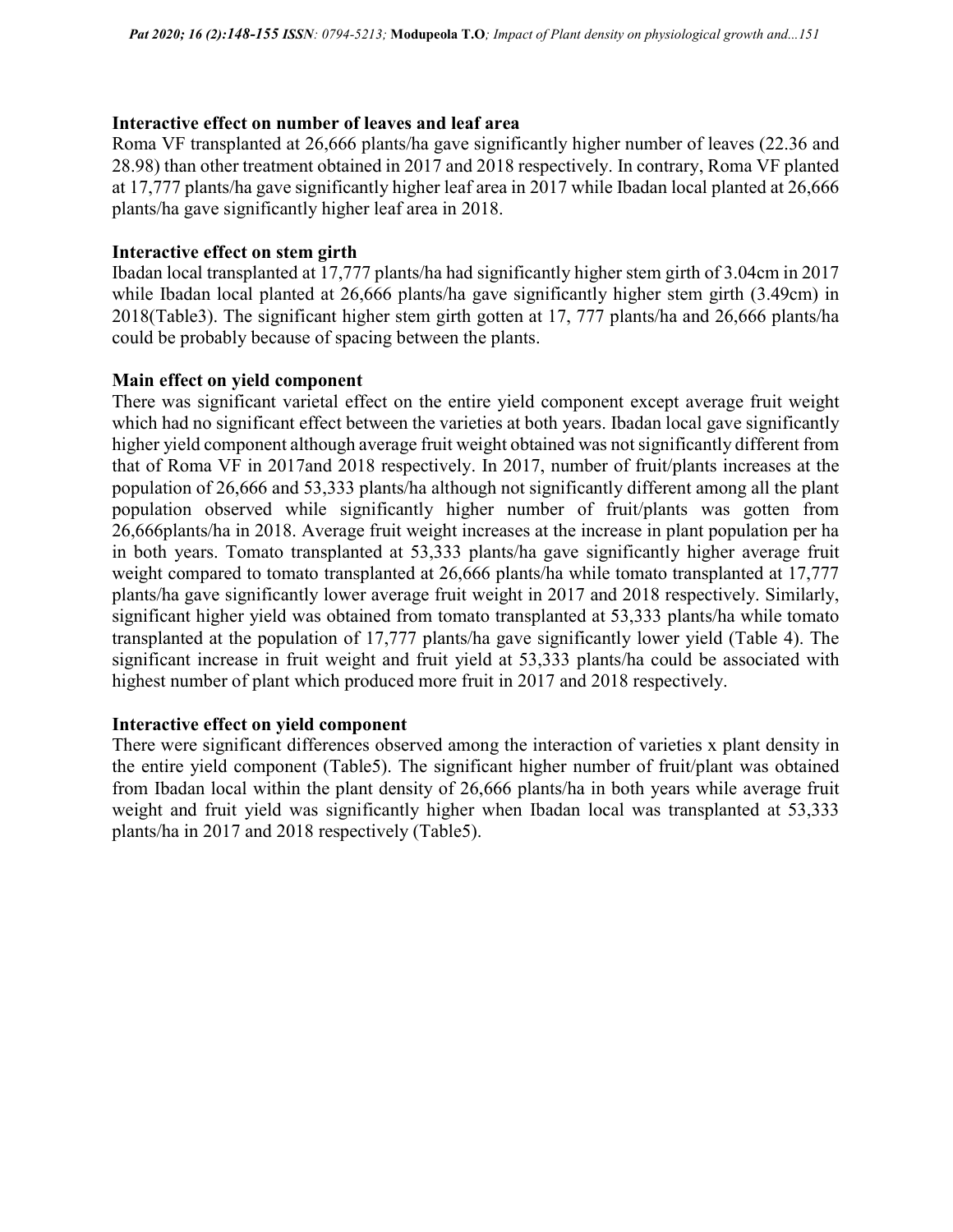| Soil properties                      | 2017        | 2018        |
|--------------------------------------|-------------|-------------|
| pH                                   | 5.90        | 5.30        |
| Organic carbon $(g/kg)$              | 4.51        | 3.45        |
| Total Nitrogen $(g/kg)$              | 0.65        | 0.50        |
| Available phosphorus $(mg/kg)$       | 8.85        | 4.60        |
| <b>Exchangeable cation (cmol/kg)</b> |             |             |
| $Na^{2+}$                            | 0.22        | 0.37        |
| $Ca^{2+}$                            | 0.25        | 0.24        |
| $Mg^{2+}$                            | 2.78        | 3.32        |
| $K^{2+}$                             | 0.56        | 0.63        |
| Exchangeable acid                    | 0.26        | 0.25        |
| Effective cation                     | 4.07        | 4.81        |
| exchangeable capacity                |             |             |
| Particle size distribution $(g/kg)$  |             |             |
| Sand                                 | 878         | 865         |
| Silt                                 | 12          | 11          |
| Clay                                 | 110         | 124         |
| Textural class                       | Sandy loamy | Sandy loamy |

# Table 1: Physical and chemical properties of pre- cropping soil of experimental sites

Table 2: Main effects of transplanting age and plant density on growth parameter of tomato varieties

|                     |                                |                          | 2017                               |                              |                                | 2018                     |                                        |                              |
|---------------------|--------------------------------|--------------------------|------------------------------------|------------------------------|--------------------------------|--------------------------|----------------------------------------|------------------------------|
|                     |                                |                          |                                    | 10WAS                        |                                |                          |                                        |                              |
| <b>Treatment</b>    | <b>Plant</b><br>height<br>(cm) | <b>Number</b><br>of leaf | Leaf<br>area<br>(cm <sup>2</sup> ) | <b>Stem</b><br>girth<br>(cm) | <b>Plant</b><br>height<br>(cm) | <b>Number</b><br>of leaf | Leaf<br>area<br>$\text{(cm}^2\text{)}$ | <b>Stem</b><br>girth<br>(cm) |
| <b>Variety</b>      |                                |                          |                                    |                              |                                |                          |                                        |                              |
| (V)<br>Roma VF      | 35.9                           | 16                       | 12.20                              | 2.83                         | 33.83                          | 24                       | 15.49                                  | 2.88                         |
| Ibadan<br>local     | 32.27                          | 16                       | 9.75                               | 2.82                         | 31.16                          | 25                       | 17.84                                  | 3.23                         |
| L.S.D.0.05          | 2.35                           | <b>NS</b>                | 1.27                               | <b>NS</b>                    |                                | 0.79                     | 0.11                                   | 0.01                         |
|                     |                                |                          |                                    |                              | 0.53                           |                          |                                        |                              |
| <b>Plant</b>        |                                |                          |                                    |                              |                                |                          |                                        |                              |
| density(P)          |                                |                          |                                    |                              |                                |                          |                                        |                              |
| 17,777<br>plants/ha | 30.15                          | 16                       | 13.89                              | 2.89                         | 28.38                          | 25                       | 16.85                                  | 3.08                         |
| 26,666<br>plants/ha | 34.51                          | 20                       | 8.99                               | 2.83                         | 32.55                          | 27                       | 17.73                                  | 3.24                         |
| 53,333<br>plants/ha | 37.59                          | 13                       | 10.05                              | 2.76                         | 36.55                          | 22                       | 15.42                                  | 2.85                         |
| L.S.D.0.05          | 1.48                           | 1.27                     | 0.83                               | <b>NS</b>                    |                                | 0.31                     | 0.14                                   | 0.01                         |
|                     |                                |                          |                                    |                              | 0.45                           |                          |                                        |                              |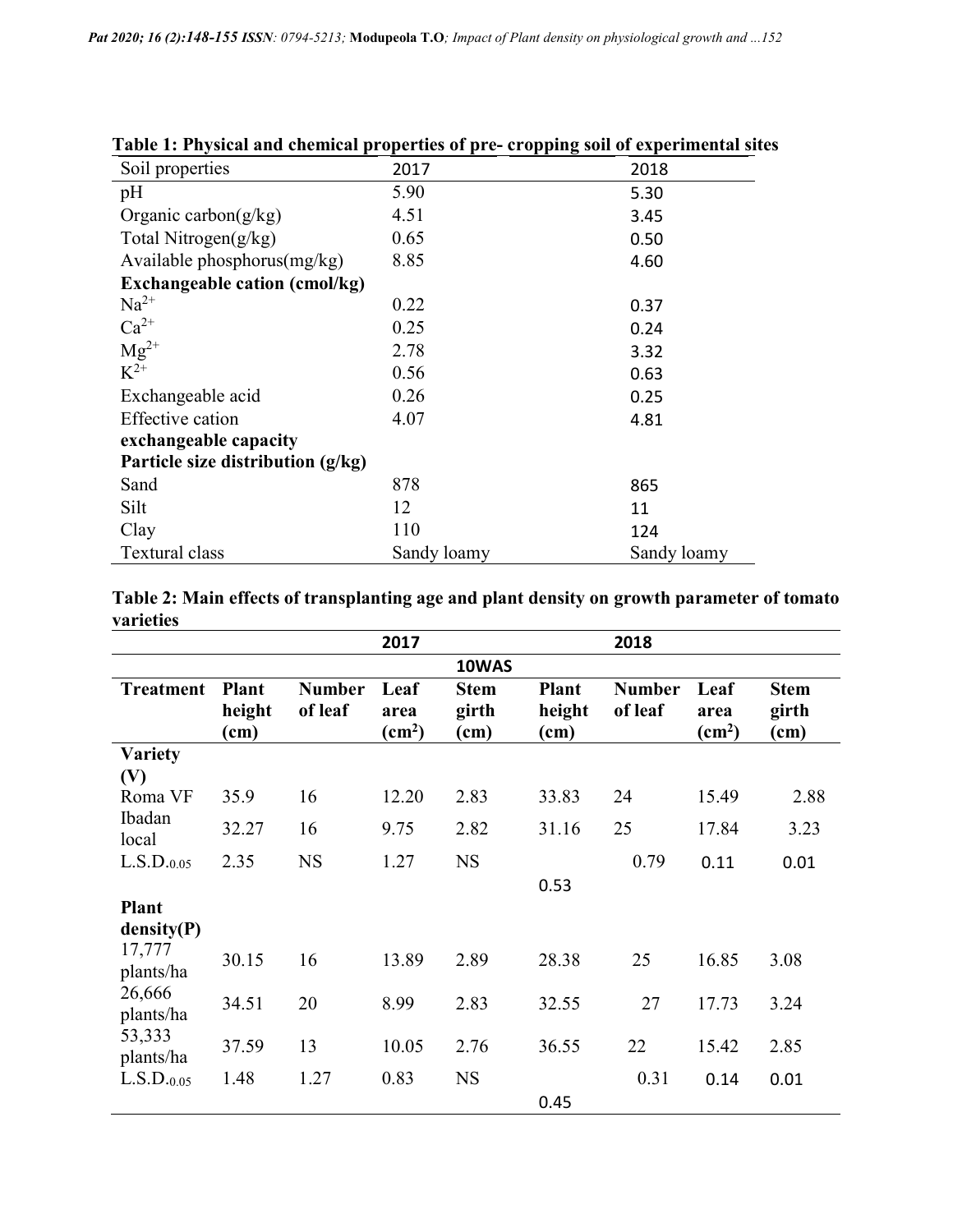| . .<br>$ -$ |  |  |  |  |  |  |  |  | . |
|-------------|--|--|--|--|--|--|--|--|---|
|-------------|--|--|--|--|--|--|--|--|---|

LSD.0.05: Least Significant Difference at 5% probability, NS: Not Significant, Significant: \*, WAS: weeks after sowing

| Table 3: Interactive effects of tomato varieties and plant density on growth parameter |  |  |
|----------------------------------------------------------------------------------------|--|--|
|----------------------------------------------------------------------------------------|--|--|

|                       |                                |                                    | 2017                         |                               |                              |                                    | 2018                         |                               |                                        |
|-----------------------|--------------------------------|------------------------------------|------------------------------|-------------------------------|------------------------------|------------------------------------|------------------------------|-------------------------------|----------------------------------------|
|                       |                                |                                    |                              |                               | <b>10WA</b><br>S             |                                    |                              |                               |                                        |
| <b>Variety</b>        | Plant<br>density<br>(Plants/ha | <b>Plant</b><br>heigh<br>t<br>(cm) | <b>Numbe</b><br>r<br>of leaf | Leaf<br>area<br>$\text{cm}^2$ | <b>Stem</b><br>girth<br>(cm) | <b>Plant</b><br>heigh<br>t<br>(cm) | <b>Numbe</b><br>r<br>of leaf | Leaf<br>area<br>$\rm \ (cm^2$ | <b>Ste</b><br>m<br>girt<br>$\mathbf h$ |
|                       |                                |                                    |                              |                               |                              |                                    |                              |                               | (cm)                                   |
| Roma<br>VF            | 17,777                         | 32.71                              | 11.68                        | 18.7<br>$\mathbf{1}$          | 2.74                         | 28.65                              | 23.57                        | 16.1<br>8                     | 2.81                                   |
|                       | 26,666                         | 35.57                              | 22.36                        | 9.82                          | 2.89                         | 33.99                              | 28.98                        | 16.2<br>6                     | 2.98                                   |
|                       | 53,333                         | 39.44                              | 13.14                        | 8.06                          | 2.87                         | 38.86                              | 19.74                        | 14.0<br>$\overline{2}$        | 2.83                                   |
| Ibadan                |                                |                                    |                              |                               |                              |                                    |                              |                               |                                        |
| local                 | 17,777                         | 27.60                              | 20.03                        | 9.06                          | 3.04                         | 28.11                              | 25.67                        | 17.5<br>$\overline{2}$        | 3.34                                   |
|                       | 26,666                         | 33.45                              | 16.77                        | 8.17                          | 2.77                         | 31.12                              | 24.65                        | 19.2<br>$\theta$              | 3.49                                   |
|                       | 53,333                         | 35.75                              | 12.02                        | 12.0<br>$\overline{3}$        | 2.65                         | 34.24                              | 24.94                        | 16.8<br>$\mathbf{1}$          | 2.86                                   |
| L.S.D <sub>.0.0</sub> |                                | 2.11                               |                              |                               | 0.45                         | 0.58                               |                              |                               |                                        |
| 5<br>Sig.             |                                | <b>NS</b>                          | 2.72<br>**                   | 1.17<br>$**$                  | <b>NS</b>                    | $**$                               | 0.60<br>$**$                 | 0.17                          | 0.01                                   |
|                       |                                |                                    |                              |                               |                              |                                    |                              | $**$                          | $**$                                   |

LSD.<sub>0.05</sub>: Least Significant Difference at 5% probability, NS.: Not Significant, Significant: \*\*, WAS: weeks after sowing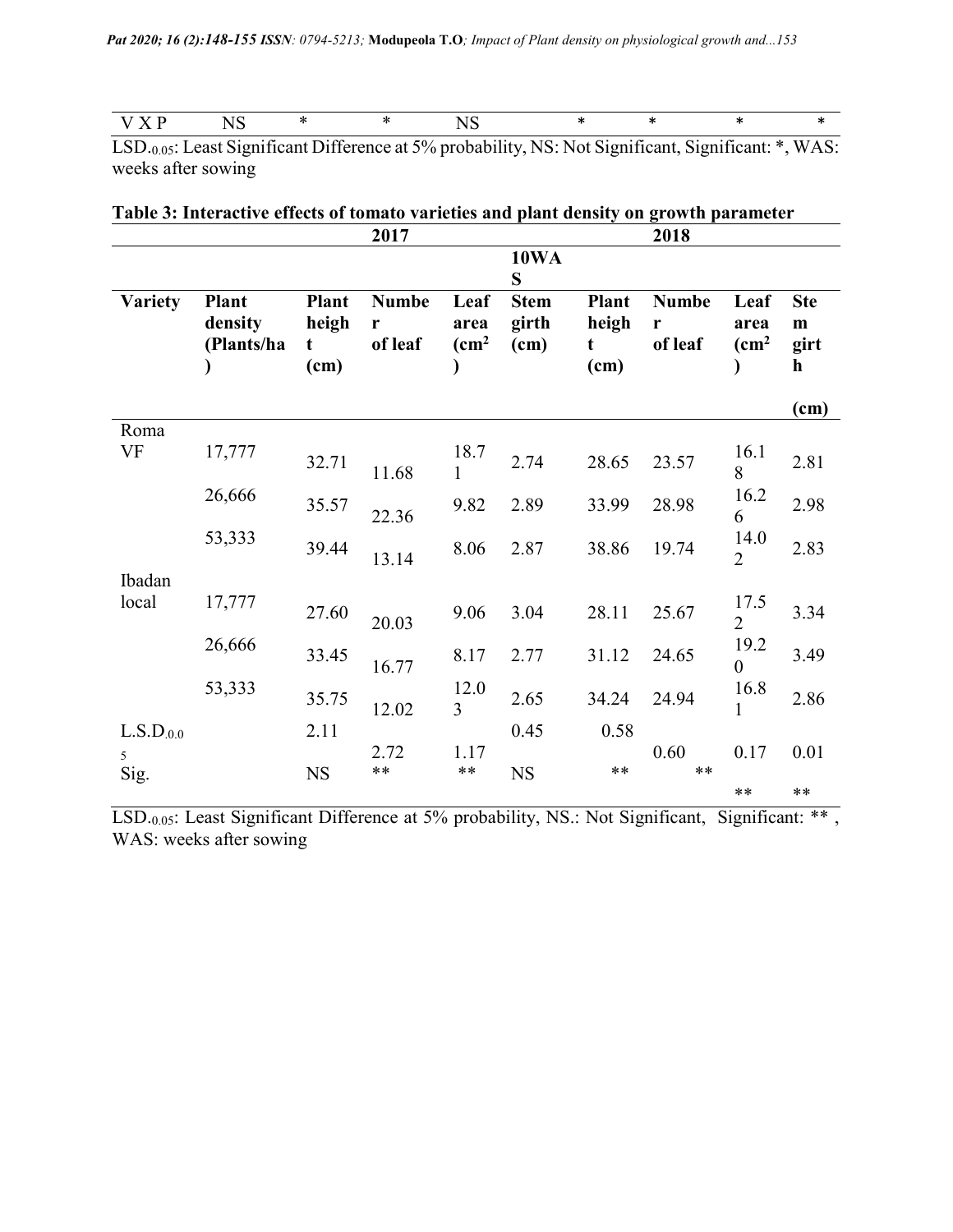|                                   |                 | 2017       |            | 2018        |                 |           |
|-----------------------------------|-----------------|------------|------------|-------------|-----------------|-----------|
| <b>Treatment</b>                  | Number          | Average    | Fruit      | Number      | Average         | Fruit     |
|                                   | of              | fruit      | yield      | of          | fruit           | yield     |
|                                   | fruit/plant     | weight     | (ton/ha)   | fruit/plant | weight          | (ton/ha)  |
| <b>Variety</b>                    |                 |            |            |             |                 |           |
| (V)                               |                 |            |            |             |                 |           |
| Roma VF                           | 2.41            | 55.2       | 4.7        | 2.56        | 125.2           | 8.76      |
| Ibadan<br>local                   | 3.93            | 66.7       | 9.78       | 2.93        | 129.5           | 11.59     |
| L.S.D. <sub>0.05</sub>            | 1.28            | <b>NS</b>  | 1.91       | 0.16        | <b>NS</b>       | 0.79      |
| <b>Plant</b>                      |                 |            |            |             |                 |           |
| density(P)                        |                 |            |            |             |                 |           |
| 17,777<br>plants/ha               | 2.94            | 52.4       | 2.84       | 2.67        | 110.5           | 5.05      |
| 26,666<br>plants/ha               | 3.28            | 58.6       | 5.58       | 3.00        | 126             | 8.14      |
| 53,333<br>plants/ha               | 3.28            | 71.8       | 13.3       | 2.56        | 145.4           | 17.34     |
| $L.S.D.$ <sub>0.05</sub><br>V X P | <b>NS</b><br>** | 8.65<br>** | 1.09<br>** | 0.30<br>*   | 18.51<br>$\ast$ | 1.01<br>* |

Table 4: Main effects of transplanting age and plant density on yield component of tomato varieties

Table 5: Interactive effects of transplanting age and plant density on yield component of tomato varieties

|                        |              |             | 2017    |          |             | 2018    |          |
|------------------------|--------------|-------------|---------|----------|-------------|---------|----------|
| <b>Variety</b>         | <b>Plant</b> | Number      | Average | Fruit    | Number      | Average | Fruit    |
|                        | density      | of          | fruit   | yield    | of          | fruit   | yield    |
|                        | (Plants/ha)  | fruit/plant | weight  | (ton/ha) | fruit/plant | weight  | (ton/ha) |
| RomaVF                 |              |             |         |          |             |         |          |
|                        | 17,777       | 2.67        | 61.2    | 2.87     | 2.56        | 125.2   | 5.5      |
|                        | 26,666       | 2           | 45.9    | 2.83     | 2.22        | 150.5   | 6.14     |
|                        | 53,333       | 2.56        | 58.6    | 8.39     | 2.89        | 99.8    | 14.64    |
| Ibadan                 |              |             |         |          |             |         |          |
| local                  | 17,777       | 3.22        | 43.7    | 2.80     | 2.78        | 95.9    | 4.59     |
|                        | 26,666       | 4.56        | 71.4    | 8.33     | 3.78        | 101.6   | 10.13    |
|                        | 53,333       | 4           | 85      | 18.21    | 2.22        | 191     | 20.04    |
| L.S.D <sub>.0.05</sub> |              | 0.98        | 33      | 1.63     | 0.35        | 24.69   | 1.22     |
| Sig.                   |              | **          | **      | **       | $***$       | **      | $***$    |

# **Discussion**

The pH of the experimental soil ranged between 5.90 to 5.30 in 2017 and 2018. Tomato plants require nutrients for growth and development, including nitrogen, phosphorus, and potassium, but plant growth and production will vary depending on soil pH. Tomato transplanted at 26,666 plants/ha had significantly higher number of leaves in both years. Plots with 26,666 plants/ha had the highest number of leaf (20 and 27) in 2017 and 2018 respectively. Roma VF within the higher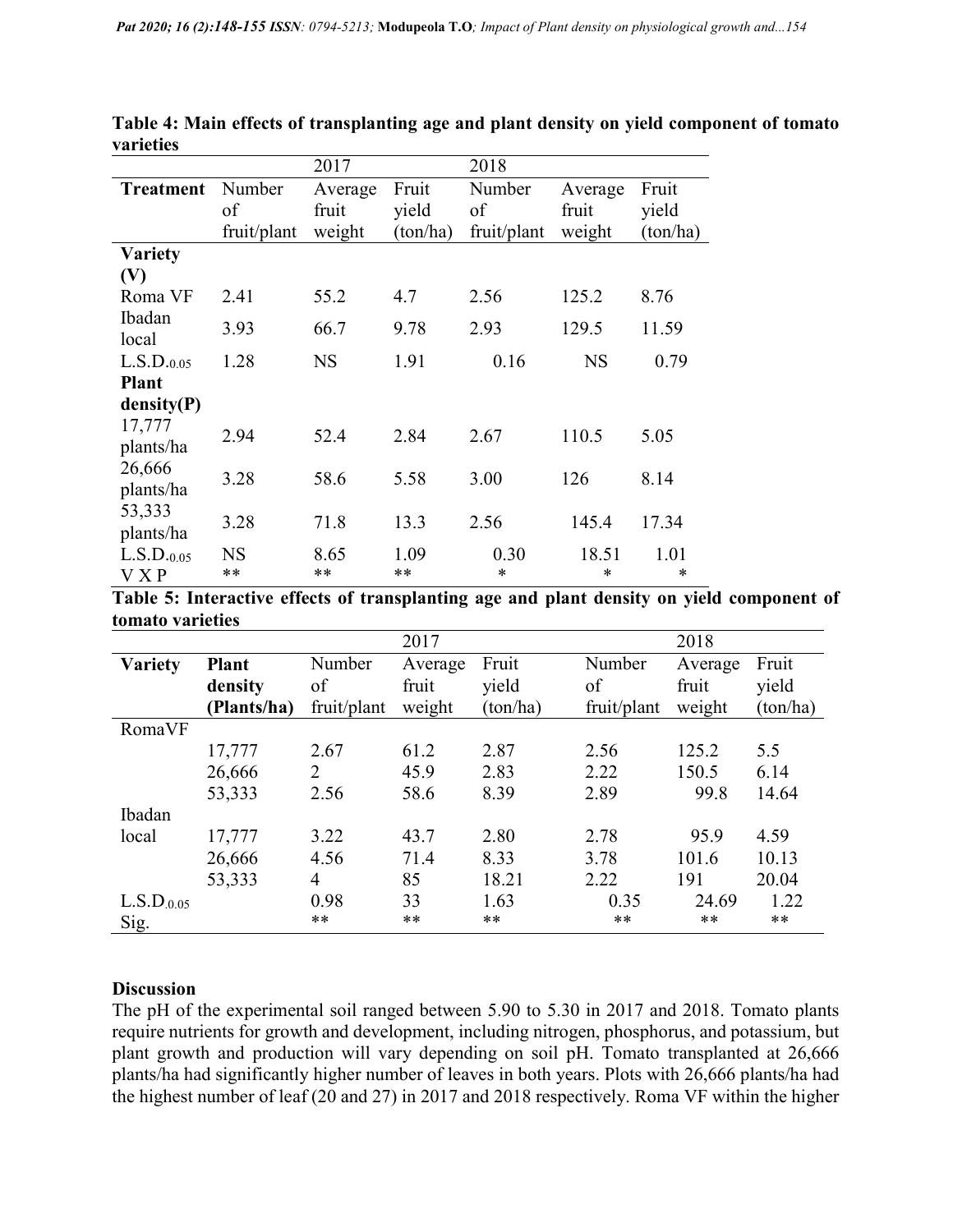plant density that recorded the tallest plant may be due to Roma VF that exhibits wild survival tendency to grow fast (Nasto et al., 2009) at higher plant density (53,333 plants/ha) which they compete for light and air (Seid et al., 2013).The result of the study for this character in stem girth was in agreement with the findings of Monirul *et al.*, (2011) in sweet pepper, which expressed gradual decreased with decreasing plant spacing. Stem girth determines the dimensional attainment of a plant during the growing period. Ibadan local being a desirable trait commonly grown in south western Nigeria as described by Olosunde et al., (2018), could be due to the desirable trait in Ibadan local variety with good performance. This agreed with the report of Adebooye et al., (2006) that gave the highest fruit diameter and fruit yield in Ibadan local. Shobo et al., (2016) also gave similar report on significant increase on yield component of tomato. This result is in agreement with Nasto *et al.*, (2009) who reported progressive increase in the number of fruits plant, fruit yield/ ha in pepper as planting density increases.

## Conclusion

Base on general observation and the result of this study, significant differences among the two varieties for a number of factors confirmed their different genetic background. The growth and yield attribute were affected by the two treatments; variety and plant density. In conclusion, Ibadan local and Roma VF planted at the density of 53,333 plants/ha is recommended for optimum yield for tomato varieties commonly grown in south-western Nigeria.

The study discovered 53,333 plants/ha can be beneficial for farmers' cultivation in the study area. This study will help the researcher to uncover the critical areas of plant density in tomato cultivation that many researchers were not able to explore. Thus, a new theory on plant density among the tomato varieties, and possibly other combinations, may be arrived at.

# **References**

- Adebooye, O.C., G.O. Adeoye, and H. Tijani-Eniola. 2006. Quality of fruits of three varieties of Tomato [Lycopersiconesculentum(L.)Mill] as affected by phosphorusrates.Journal of Agronomy 5:396-400.doi:10.3923/ja.2006.396.400.
- Agyeman, K., B.I. Osei, J.N. Berchie, M.K. Osei, M.B. Mochiah, J.N. Lamptey, O. Kingsley, and A.G. Bolfrey. 2014. Effect of poultry manure and different combinations of inorganic fertilizers on growth and yield of four tomato varieties. Ghana. Journal of AgriculturalScience2(4):2734.doi:10.12735/as.v2i4p27.URL:http://dx.doi.org/10.12735/as.v 2i4p27.
- Joy, A., I.H. Elsie, and K.H. Mohammed. 2015. Germination and vegetative growth of selected hybrid Tomato(LycopersicumesculentumMill.) cultivars under hot and wet environmental conditions in Rivers State Nigeria.Journal of PlantSciences3(2):99-105.doi: 10.11648/j.jps.20150302.19. Nasto, T.H., A. Balliu, and N. Zeka. 2009. The influence of planting density on growthcharacteristics and fruit yield of pepper (Capsicum annuum L.). Journal of ActaHorticulture 830:609-612.doi: 10.17660/ActaHortic.2009.830.88.
- Nguyen, M.T. and T.M. Nguyen.2015. Effect of plant density on growth and yieldof Tomato (Solanumlycopersicum L.) at Thai Nguyen, Vietnam.InternationalJournal of Plant & Soil Science7(6):357-361.doi: https://doi.org/10.9734/IJPSS/2015/18573.
- Monirul, I., S.A.K. Satyaranjan, M.D.Hasanuzzaman, and M.D. Abdur Rahim.2011.Effect of spacing on the growth and yield of sweet pepper (*Capsicumannuum L.*).Journal of Central European Agriculture12(2):328-335.doi:10.5513/JCEA01/12.2.917.